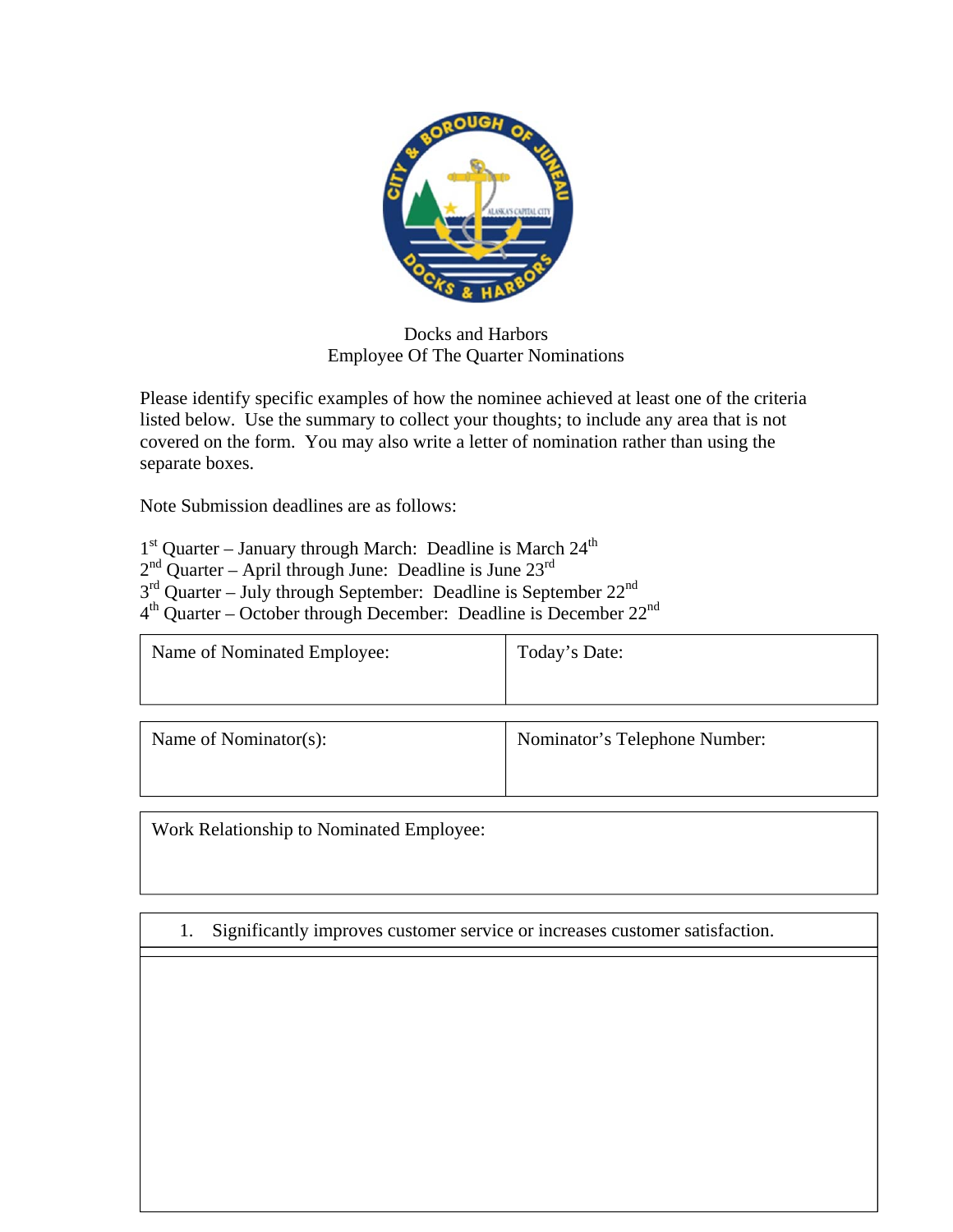2. Significantly improves work process or increases implemented procedure efficiency.

 3. Takes initiative to reduce organizational barriers through activities such as mentoring, voluntary assisting coworkers, and participating in cross-functional teams.

 4. Works to foster collaboration, communication, and cooperation among peers, management staff and other employees.

I